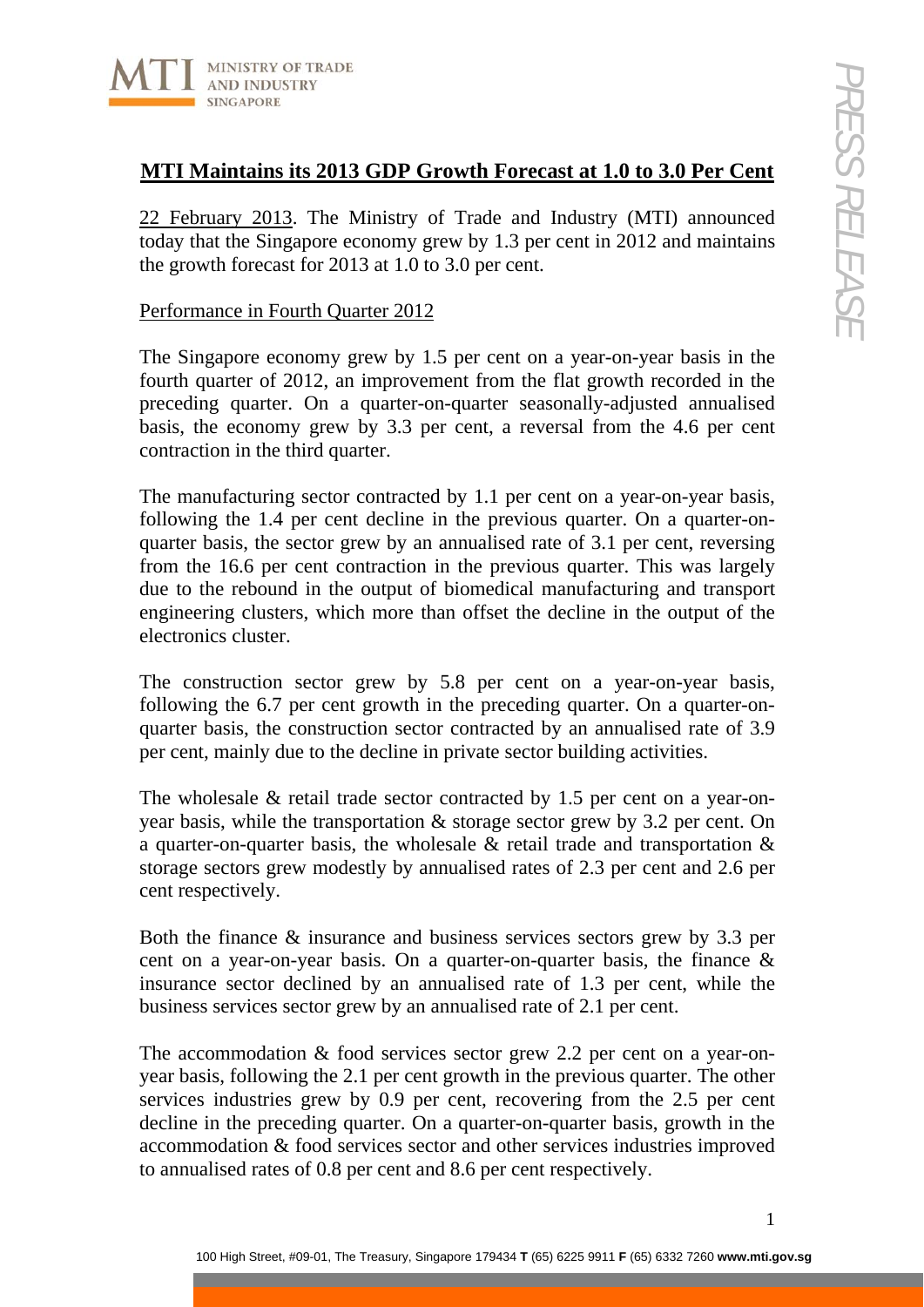

## Overall Performance in 2012

For the whole of 2012, Singapore's GDP growth slowed to 1.3 per cent, from 5.2 per cent in 2011, mainly due to weakness in the externally-oriented sectors. Weighed down by the contraction in the electronics cluster, manufacturing sector growth slowed sharply from 7.8 per cent in the previous year to 0.1 per cent. By contrast, the construction sector growth accelerated from 6.3 per cent to 8.2 per cent in 2012, due to the expansion in both public and private building activities.

The services producing industries grew by 1.2 per cent in 2012, anchored by a pick-up in growth in business services sector to 3.9 per cent, on the back of strong performance in the real estate segment. On the other hand, the wholesale & retail trade sector declined by 0.7 per cent, while growth in the finance & insurance sector and other services industries moderated to 0.5 per cent and 0.1 per cent respectively.

### Economic Outlook for 2013

The global macroeconomic conditions have stabilised in recent months against the backdrop of improved financial market conditions. Nevertheless, global economic growth is likely to remain subdued. In the US, while the housing market has shown signs of improvement, the strength of the economic recovery will be restrained by fiscal tightening. In the Eurozone, economic growth is expected to remain stagnant, weighed down by ongoing fiscal tightening, private sector deleveraging, as well as high unemployment rates. In Asia, growth is likely to be moderate, supported by resilient domestic demand and modest growth in external demand.

Against this macroeconomic backdrop, the outlook for the Singapore economy remains cautiously positive. MTI is maintaining its 2013 economic growth forecast at **1.0 to 3.0 per cent**.

While downside risks have receded, the global economic outlook is still clouded with uncertainties. In particular, concerns remain over the extent of the fiscal cutback with the budget sequester in the US, as well as the potential flare-up of the debt crisis in the Eurozone. Should any of these risks materialise, Singapore's economic growth could come in lower than expected.

MINISTRY OF TRADE AND INDUSTRY 22 February 2013